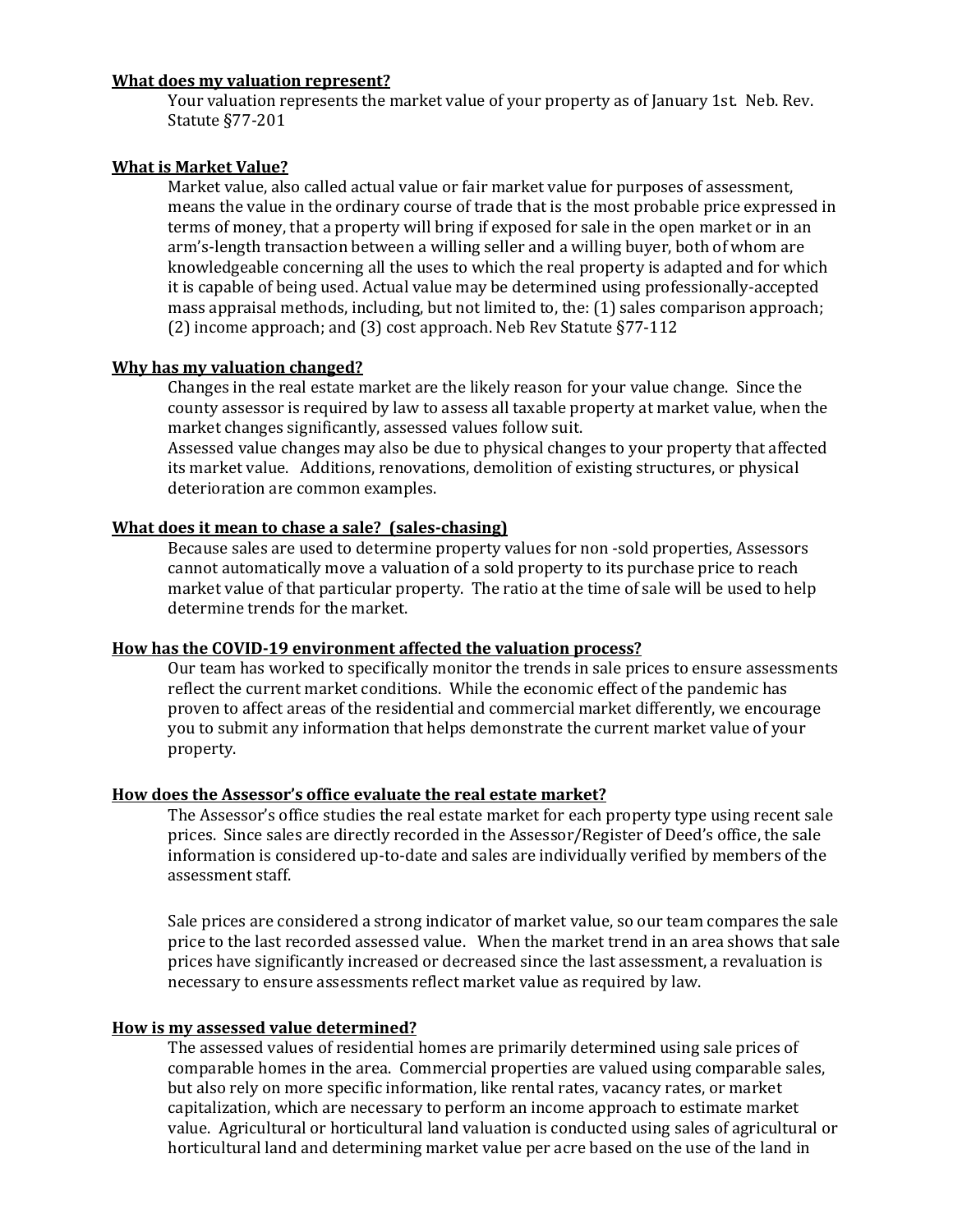primarily irrigated, dryland, or grassland uses. It also considers soil types as set by the Natural Resource Conservation Society.

### **What does a revaluation area mean?**

When trends of a market are showing extreme swings in Assessment to Sale ratios, this is cause for a shift in an Assessor's cost model set up. Cost models are used to aid the Assessor's office in computing the market value of all properties in conjunction with sales and income approaches to valuation. When new properties are selling for prices outside of the cost model's capabilities, this is indication that the cost model will not provide adequate valuations for new properties, or depreciated properties. At which point, the Assessor's office uses new construction sales to determine the starting point for a new costing model and then develops new depreciation factors based on quality, condition, and age, of sold properties within the current market study period. The new model is then applied to properties that have been physically inspected to ensure accurate results.

### **What does a factored area mean?**

Factors based on market trends are applied uniformly to all properties in a neighborhood without regard for property characteristics to bring a neighborhood into compliance with state measures. This method is typically used in areas that are seeing slight changes in market trends and/or are awaiting a physical inspection for the current six year cycle as set by regulation of the Nebraska Administrative Code Title 350 Chapter 50-002.01B

# **What if my [assessed](https://www.lancaster.ne.gov/Faq.aspx?TID=16) value is higher than I could sell it for?**

If you have information that shows the assessed value of your property is above its market value, you are encouraged to file that information along with a Protest Form 422 with the County Clerk's office from June 1st to June 30th.

The Department of Revenue Property Assessment Division has a guide available to help you understand the process: Real Property Valuation Protest [Information](http://www.revenue.nebraska.gov/PAD/infoguide/Real_Property_Valuation_Protest_Info_Guide.pdf) Guide (PDF). [https://revenue.nebraska.gov/sites/revenue.nebraska.gov/files/doc/pad/info/Real\\_Prope](https://revenue.nebraska.gov/sites/revenue.nebraska.gov/files/doc/pad/info/Real_Property_Valuation_Protest_Info_Guide.pdf) [rty\\_Valuation\\_Protest\\_Info\\_Guide.pdf](https://revenue.nebraska.gov/sites/revenue.nebraska.gov/files/doc/pad/info/Real_Property_Valuation_Protest_Info_Guide.pdf)

### **What is the [property](https://www.sarpy.gov/Faq.aspx?QID=86) record file?**

Every assessor prepares and maintains a property record file for each parcel of real property including improvements on leased land, in the county. Any changes made to the assessment information of the property will be reflected in the property record file. The information that you will find in the property record file includes, but is not limited to:

- Current Owner and Mailing Address
- Drawings and Photos
- The Legal Description
- Recent Deed Recordings
- Tax District Codes
- Several Other Important Items Pertinent to the Valuation of the Property

We recommend each property owner review their property record file to ensure the accuracy of the data. Incorrect data can produce incorrect valuations.

### **How do I get a copy of the [property](https://www.sarpy.gov/Faq.aspx?QID=86) record file?**

You can obtain your property record file online at adams.nebrasakaassessors.com or by contacting our office. 402-461-7116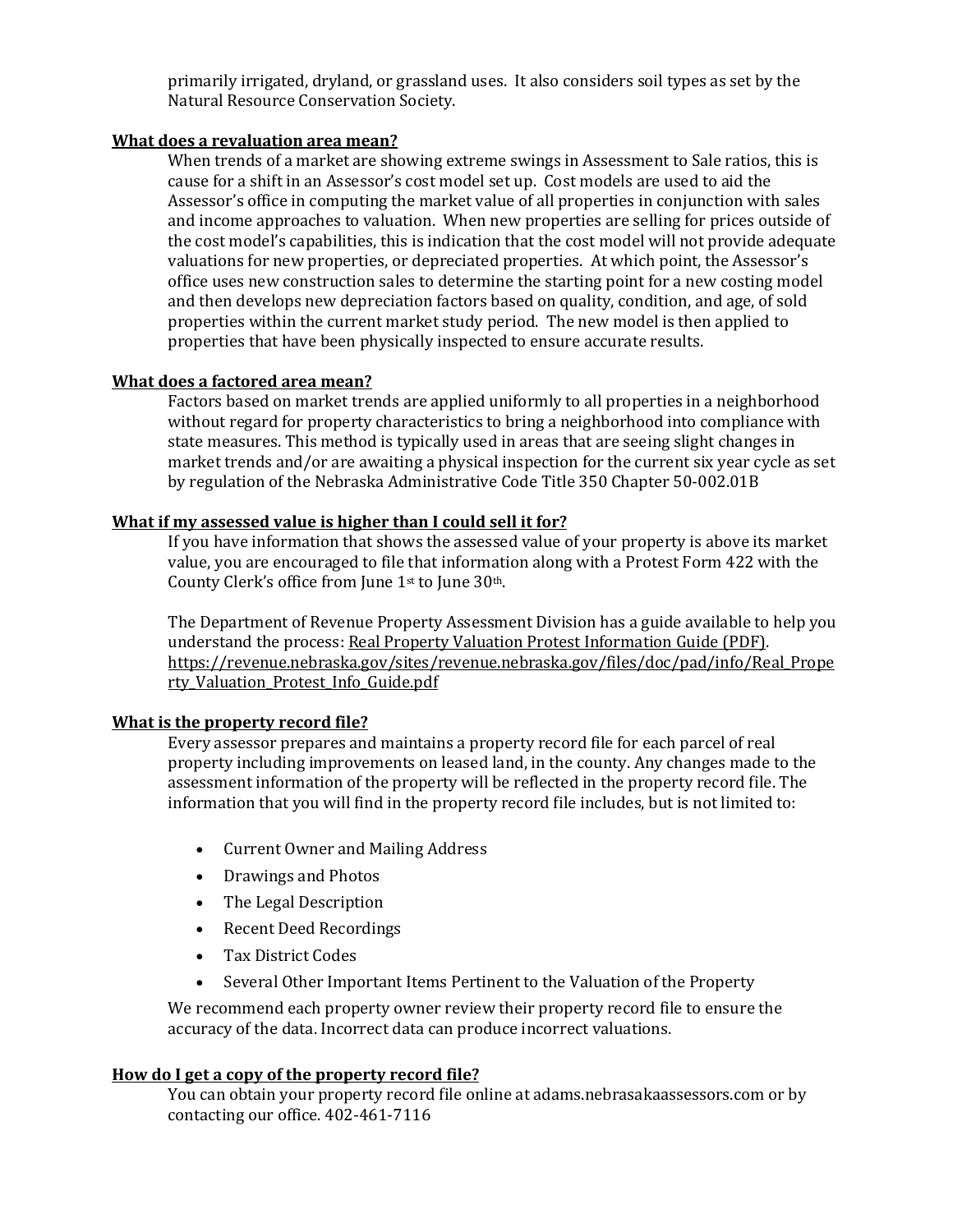# **What if my property [information](https://www.lancaster.ne.gov/Faq.aspx?TID=16) listed is incorrect?**

Accuracy of property information is important, since the value of your property is partially dependent on that information. Major errors may affect the assessed value, but minor changes may not. If you are concerned the listing information is in error, please submit that information along with a Protest Form 422 with the County Clerk's office from June  $1<sup>st</sup>$  – June 30th.

### **How do I request review of my [property](https://www.lancaster.ne.gov/Faq.aspx?TID=16) value?**

Simply contact our office and request to speak with an appraiser. Have any additional information you feel demonstrates the market value of your property available for discussion. If you contact our office prior to June 30<sup>th</sup>, we may be able to make changes to the value dependent upon the information discussed, during our protest process of June  $1<sup>st</sup>$ – June 30<sup>th</sup>. If it is after June 30<sup>th</sup>, the new information will be reflected in the following year's assessment.

# **What should I prepare for supportive [documentation](https://www.lancaster.ne.gov/Faq.aspx?TID=16) of my current value?**

Any information that supports your opinion is helpful but common examples include:

- 1. A recent appraisal (within 12 months)
- 2. Evidence of a recent sale of the property
- 3. Recent sales of similar properties in the area
- 4. Photos of the property's physical condition
- 5. Income, vacancy and expense data (for commercial or investment property)
- 6. Discounted Cash flow data (for development land)
- 7. FSA maps or other data showing different land use or soil types (Agricultural land)

### **How will I know if my value has changed as a result of my submitted [information?](https://www.lancaster.ne.gov/Faq.aspx?TID=16)**

After submission of a property protest form to the County Clerk's office, an appraiser on our Staff will contact you prior to Board of Equalization Hearings to discuss your property. After review and discussions, if we can find cause for a change in value, we offer the protestor a Valuation Agreement Form to sign which states you agree to the new valuation for the current year. If you do not agree, you still have the opportunity to submit your information to the CBOE for review and scheduled hearing time.

# **What if I disagree with the county board's [determination?](https://www.sarpy.gov/Faq.aspx?QID=86)**

You may file an appeal to the Tax Equalization and Review Commission for the State of Nebraska[. https://terc.nebraska.gov/](https://terc.nebraska.gov/)

### **What is the role of my assessor in [property](https://www.lancaster.ne.gov/Faq.aspx?TID=16) taxes?**

Your property tax bill represents your share of the budgets approved by local taxing bodies for their operations. Property taxes are the primary source of funding for local governments and public education. The role of your assessor is to fairly and objectively establish market value estimates for all taxable property, as accurately as possible.

That valuation later determines the share of the budgets paid by each property owner. Discussions on property taxes involve the taxing bodies, budgets, and tax rates that are not established until the County Assessor certifies Valuations in August. For further discussion on what your tax dollars are used for, contact your taxing entities for you tax district. The County Assessor is not involved in those proceedings.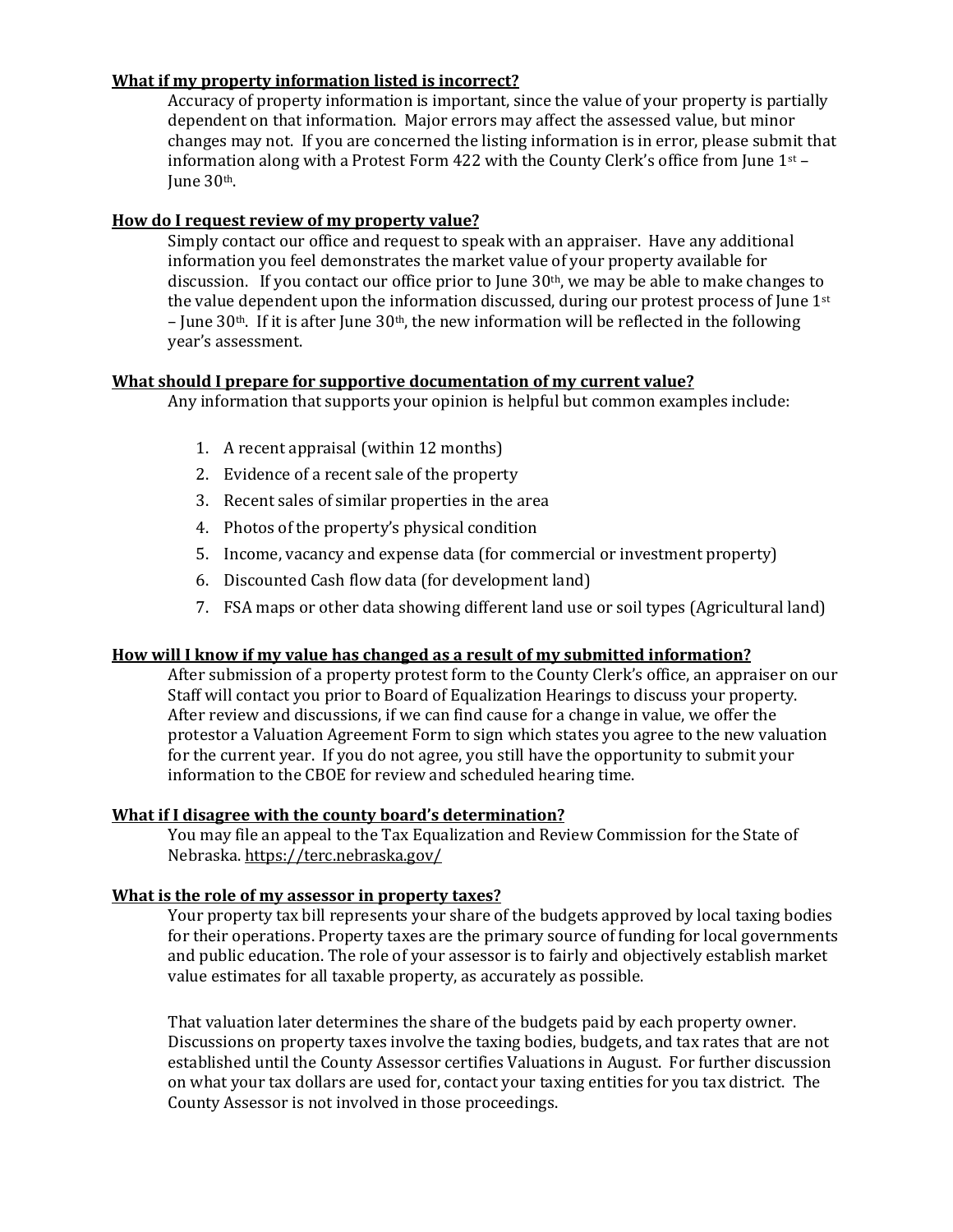# **How are tax rates [determined?](https://www.sarpy.gov/Faq.aspx?QID=86)**

Tax rates are established as a result of a budgetary process. Each governmental agency provides a budget that will cover the cost of maintaining their respective agency for a fiscal year. The budget requirements are totaled and that amount is divided by the total assessed value of property for that subdivision to establish the tax rate. The tax rate is stated as a percent or amount due for each \$100 of assessed value.

The County Assessor is **not responsible** for establishing the tax rate.

**Example of District 284 (Hastings) 2021 Tax Rate Breakdown**

| <b>TAX DISTRICT 284</b> |                                | ES9 NR2 SD18 CRA H. |
|-------------------------|--------------------------------|---------------------|
| <b>FUND</b>             | <b>FUND DESCRIPTION</b>        | <b>RATE</b>         |
| 100                     | <b>County General</b>          | 0.295171            |
| 6118                    | Hastings 18 (01-0018)          | 1.142000            |
| 6218                    | Hastings 18 Bond               | 0.198020            |
| 6901                    | ESU <sub>9</sub>               | 0.015000            |
| 7100                    | <b>CCC General</b>             | 0.092000            |
| 7302                    | NRD 2 Little Blue              | 0.022387            |
| 8601                    | Hastings                       | 0.449687            |
| 8611                    | Hastings CRA                   | 0.026000            |
| 9200                    | Ag Society                     | 0.018209            |
|                         | <b>Total Consolidated Rate</b> | 2.258474            |

### **What are [property](https://www.sarpy.gov/Faq.aspx?QID=86) taxes used for?**

Property taxes are used entirely to support local subdivisions of government and are a major source of funding for their operation. Taxes help fund essential services such as:

- County Roads and Bridges
- Education
- Fire and Police Protection
- Natural Resource Districts
- Parks and Recreational Areas
- Senior Citizen Transportation
- Sewers
- Streets
- Many Other Local Services

### **Why do taxes increase?**

As the cost of providing services increases, the subdivisions may increase their budgets and likewise their property tax requirements. Control over the spending of property taxes lies with the taxpayers participation in the governing process by attending budget hearings and becoming fully informed as to how the tax dollars are being spent. In this manner, each taxpayer can be involved in determining the spending priorities of local government.

### **What is a [Neighborhood](https://www.sarpy.gov/Faq.aspx?QID=86) Identifier / NBHD?**

Your neighborhood identifier is a shortened back-office code for your neighborhood classification and description utilized in our office. Neighborhood is often referred to in abbreviated form of NBHD. A neighborhood is defined as an area of complementary land uses in which all properties are similarly influenced by the forces affecting property value.